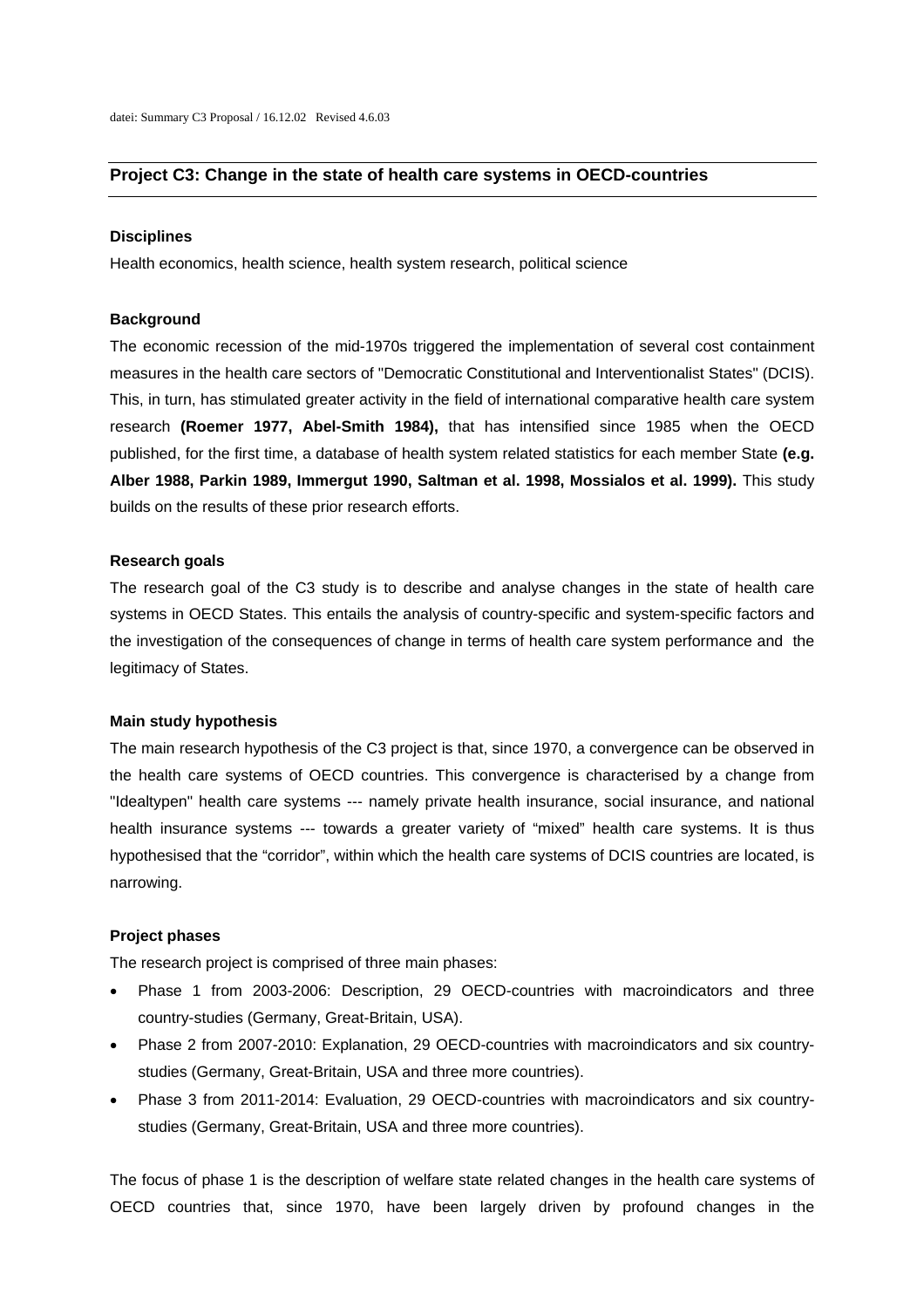interventionalist dimension of States. This phase of the study will use macroindicators for all OECD States and, in addition, will detail the reform process for three country-specific case studies using quantitative and qualitative methods. Building on this descriptive phase, the analytical approach of phase 2 will focus on the *causes of the changes* in health care systems of OECD States*.* Important explanatory variables include considerations of efficiency, and of challenges external to the system, such as demographic changes and advances in medical technology. Phase 3 will then focus on the *consequences of the changes* in health care systems, in terms of system performance, including the level of care and the distribution and variation of health services provided, as well as the legitimacy of the system itself, given changes in its ability to fulfil welfare state functions.

# **The typology of health care systems**

In 1970, there were large differences in the health care systems of OECD member States. In particular, the extent of protection against health risks in the specific States depended very much on the gross national product (GNP) of each State. Many analyses have reported a positive correlation between State GNP and the per capita spending for health services **(Alber 1989, Leidl 1999).** In addition to differences in level of health care coverage, there was also marked differences in respect to the institutional frame of health care systems. The health systems of the OECD States can be categorised into three main "Idealtypen" --- private health insurance, social security systems, and national health care systems (Table 1).

# **Table 1**

| Idealtyp  | leading    | social policy | function of     | public-private mix |                         |            |         |
|-----------|------------|---------------|-----------------|--------------------|-------------------------|------------|---------|
|           | principal  | main goal     | state           | finance            | provision<br>regulation |            |         |
|           |            |               |                 |                    |                         | mechanism  | density |
| private   | equiva-    | health        | poor relief,    | private:           | private                 | market     | Low     |
| health    | lency      | services in   | social welfare, | risk related       |                         |            |         |
| insurance |            | accordance    | regulation of   | insurance          |                         |            |         |
|           |            | with          | insurance       | premium            |                         |            |         |
|           |            | financial     | market          |                    |                         |            |         |
|           |            | resources     |                 |                    |                         |            |         |
| social    | solidarity | equal         | legislation,    | public:            | private and             | bargaining | medium  |
| security  |            | access to     | surveillance    | income             | public                  |            |         |
| system    |            | health        | of guidelines   | related            |                         |            |         |
|           |            | services      |                 | premiums           |                         |            |         |
| national  | equity     | equal         | organisational  | public:            | public                  | hierarchy  | high    |
| health    |            | access to     | and financial   | income             |                         |            |         |
| care      |            | health        | supporter of    | related            |                         |            |         |
| system    |            | services      | health          | taxation           |                         |            |         |
|           |            |               | services        |                    |                         |            |         |

"Idealtypen" of health care systems in DCIS States.

These main ideal types of health care systems in DCIS States differ not only with regard to organisational measures, which aim to achieve specific health and social policy goals, but the health care systems themselves are actually driven by very different policy goals. In the British national health care system, higher priority is given to equal access to health services than to measures of efficiency. In the private health care system of the United States, high priority is given to the "fair financing" of health services, which implies risk-dependent health insurance premiums and (unequal)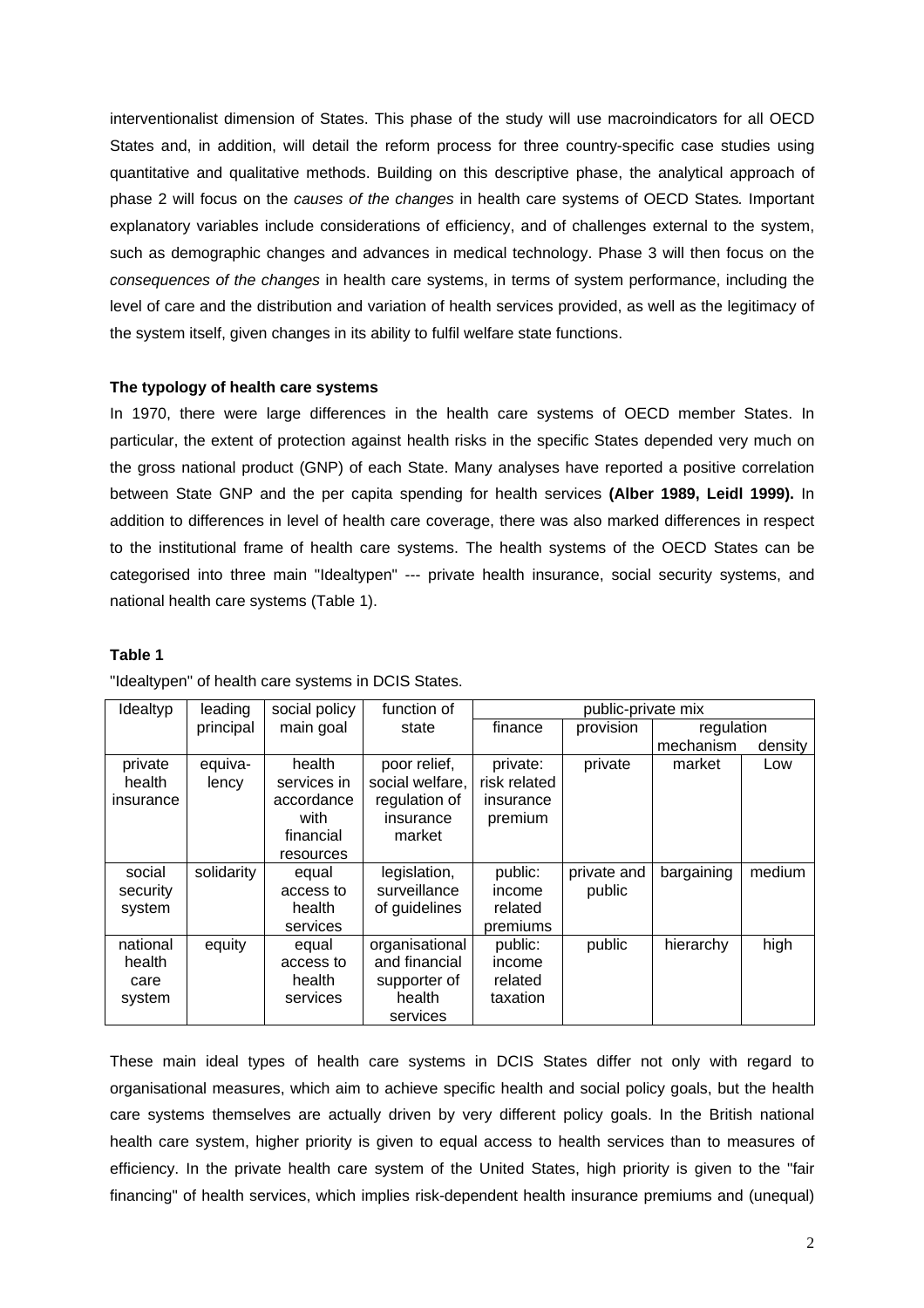outcomes based on the type of individual health insurance. The social security system, which is situated somewhere in between these other two "Idealtypen" system, gives high priority to the principle of solidarity. The main differences between these types of health care systems are based on the relationship between the private and public role in protection of health risks ("private-public mix").

A three-dimensional roster of finance, service provision, and regulation enables a systematic evaluation and detection of changes in health care systems, especially with regards to the role of the State, and can thus be used to describe and analyze changes in the state of health care systems of OECD countries.

# **Description of changes of health systems**

Table 2 displays a conceptualisation of the main research hypothesis of the study --- "from ideal to mixed types of health care systems". Three countries, Germany, England and the United States were selected as representative of the three ideal types of health care systems.

# **Table 2**

From ideal to mixed types? Changes in the public-private mix of three OECD health care systems.

|            | Germany                                                                                       | England                                                                         | <b>United States</b>                                                              |
|------------|-----------------------------------------------------------------------------------------------|---------------------------------------------------------------------------------|-----------------------------------------------------------------------------------|
| Regulation | introduction of competition<br>of health insurance<br>companies                               | introduction of internal<br>quasi-markets                                       | private government via<br>managed care                                            |
| Financing  | higher deductibles, co-<br>payments, increase of<br>percentage of private<br>health insurance | strong increase of the<br>percentage of private<br>health insurance<br>coverage | increase of public systems<br>(Medicare and Medicaid)                             |
| Providing  | no general changes                                                                            | purchaser-provider split                                                        | still private, but vertical<br>integration by health<br>maintenance organisations |

# **Causal explanations for changes of health care systems**

A variety of causes play an important role in the changes outlined for the health care systems of OECD countries. A major task of the C3 research project is thus to detect "successful" and "unsuccessful" reform strategies that have been used in the specific countries selected and to consider the interplay of major actors in this change process. Two primary causes that are of special interest include the attempt to achieve greater efficiency by adopting measures "successfully" implemented in other countries, and, for European countries, the process of the European Integration.

# **The performance of health systems**

The performance of health care systems can only be evaluated in terms of the pre-determined policy goals of specific reforms. In the World Health Report 2002 **(WHO 2002)**, the World Health Organisation defined the following health system goals: level of population health, social equity in access to health services, adequate responsiveness of health services, low social inequalities in the level of population health, and fair distribution of financing measures and resource use in health care system. Health system evaluation should also include measures of efficiency and effectiveness.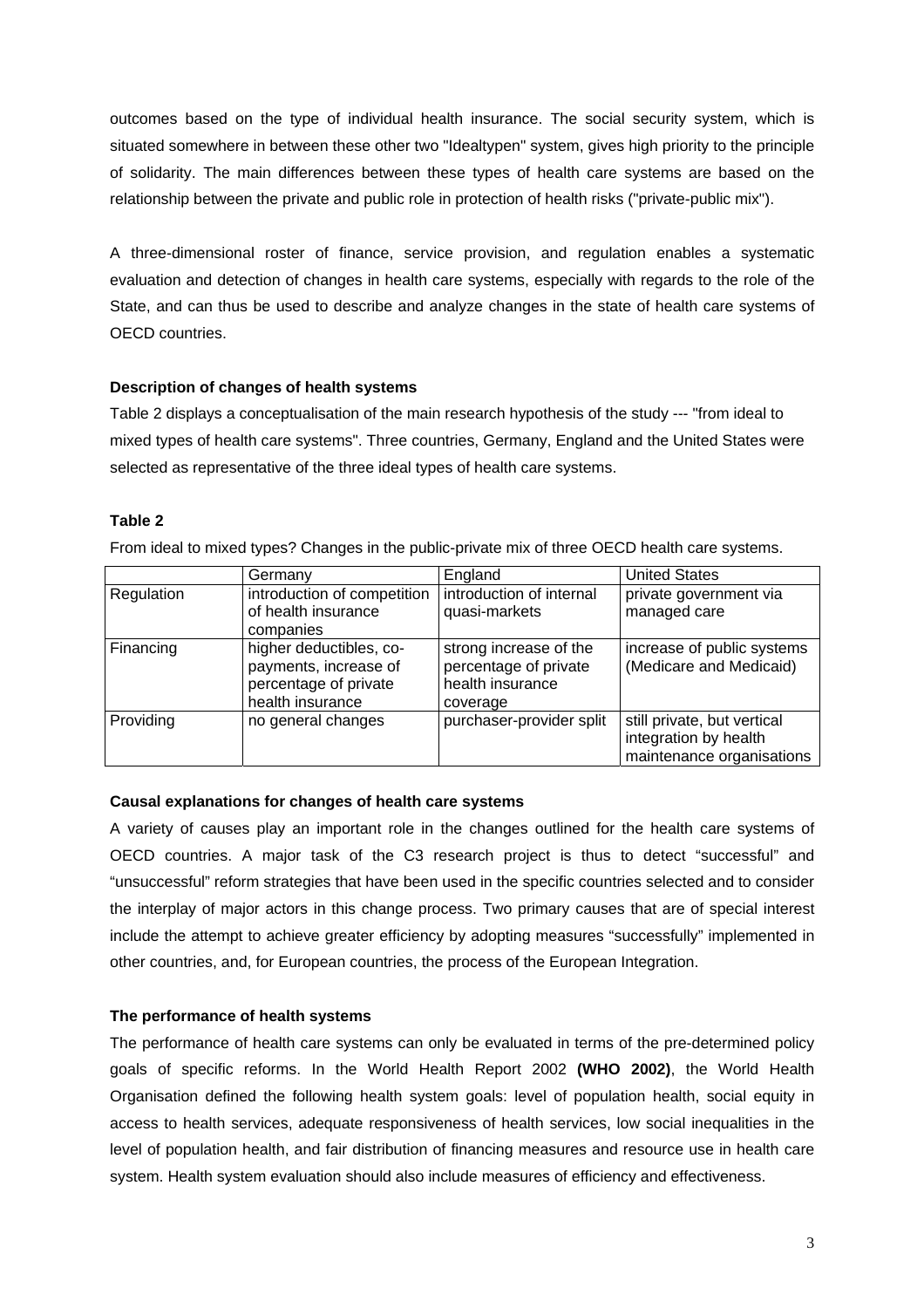### **The impact of health care system on the legitimacy of the State**

The health care system plays an important role in terms of the general legitimacy of the State. Yet no systematic internationally comparative research has been done to investigate whether the reduction of resources for public health services have reduced the legitimacy of the national state ("Nationalstaat").

## **Selection of countries**

For an in-depth evaluation of changes in OECD health care systems, a "double-strategy" is planned. In phase 1, the array of public-private mixtures of health care systems will be investigated using macro-data from international organisations (OECD, WHO, European Commission) for all OECD member States. In addition, comparative country-specific case studies for systematically selected countries will be conducted. This research strategy, to include all OECD States based on the level of macro-data available and to glean more intensive insights from selective country-specific studies, will be used in both phase 2 and 3. In phase 2, at least three more country case studies will be added. At the moment, Italy, Switzerland and the Netherlands are thought to be interesting countries to include. The final decision for the selection of more country-specific case studies will be made when the proposal for phase 2 is formulated.

Another task of the country-specific case studies in phase 1 is to describe the process of reform for changes in the state of health care systems. A detailed investigation of the policy reform process will also be a profound basis for more in-depth studies of the explanatory variables and the relative importance of independent and intervening variables in phase 2. Specific tasks in this regard include the analysis of documents and interviews with professionals and experts. The mix of methods -- quantitative analyses of all OECD member States and more intensive qualitative country-specific case studies ---will undoubtedly prove insightful for the research project as a whole.

#### **Independent, dependent and intervening variables**

The task of explaining changes in the state of OECD health care system aims to reconstruct the reform process in country-specific case studies. Operationalisation of the explanatory model implies use of the following set of variables.

- $\triangleright$  independent (explanatory) variables: increasing financial needs of the health care systems, relative decreasing financial resources, political pressure to decrease health care costs, pressure to adopt the European integration policies, promise of increased efficiency via institutional learning based on international comparisons of the performance of health care systems.
- $\triangleright$  dependent variables: amount, extension and direction of the change of health care systems and changes of the role of the State in the health sector.
- $\triangleright$  intervening variables: institutional framing of statehood (i.e. number of veto-players), institutional framing of the health care system (i.e. belonging to an "Idealtypus", framing of the sectoral policynetworks), cognitive perceptions of political parties and other actors).

Suggested explanations for change are based on the theoretical approaches of the new political economy **(Frey 1977)** and the new economy of institutions **(Richter/Furubotn 1996)**, which in political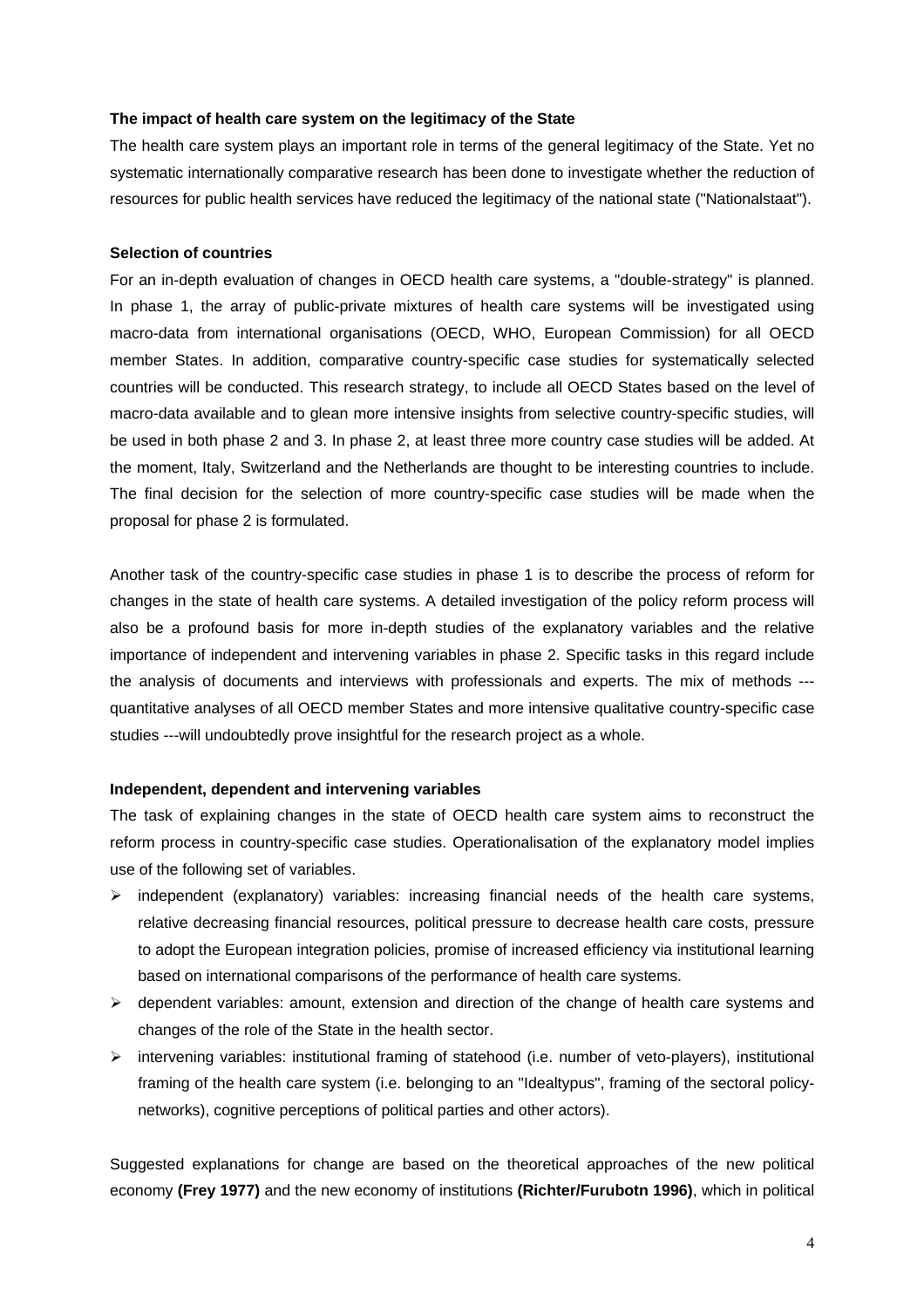science corresponds to the actor-centered institutionalism of the "Cologne School" **(Mayntz/Scharpf 1995)** and has a sociological counterpart that is found in rational choice theory **(Coleman 1990, Esser 1993, Lüdemann/Rothgang 1996)**. The integration of economics and political science oriented approaches and theories aims to contribute to social theory in general.

|                                                                                                   | 2003 | 2004 | 2005 | 2006 |  |  |  |  |
|---------------------------------------------------------------------------------------------------|------|------|------|------|--|--|--|--|
| Analysis of changes in health care systems in the OECD                                            |      |      |      |      |  |  |  |  |
| Construct indicators for statehood regarding financing, providing<br>and regulation               |      |      |      |      |  |  |  |  |
| Gather comparable and standardised data                                                           |      |      |      |      |  |  |  |  |
| Describe changes in statehood based on the indicators;<br>Test of the starting hypothesis         |      |      |      |      |  |  |  |  |
| Country-studies                                                                                   |      |      |      |      |  |  |  |  |
| Establish more specific indicators for changes in statehood in the<br>health care sector          |      |      |      |      |  |  |  |  |
| Gather more quantitative data from national databases                                             |      |      |      |      |  |  |  |  |
| Describe changes in statehood based on the adopted indicators; test<br>of the starting hypothesis |      |      |      |      |  |  |  |  |
| Chronologically describe the reform steps from 1960 onwards in<br>selected countries              |      |      |      |      |  |  |  |  |
| Identify and describe the major reform steps which have induced the<br>changes in statehood       |      |      |      |      |  |  |  |  |
| Synopses                                                                                          |      |      |      |      |  |  |  |  |
| Edit the monograph of basic results from Phase 1                                                  |      |      |      |      |  |  |  |  |

# **Tasks for Phase 1 (2003-2006)**

# **Cooperating scientists**

For the country-specific case studies it is very important to build co-operative relationships with scientists each from specific countries. Existing co-operative relationships include:

- ! England: Julian Le Grand, Elias Mossiolas, Anna Dixon, Joseph Kutzin, Bleddyn Davis, Adelina Comas-Herrera (London School of Economics, Dep. Health and Social Care)
- ! USA: Theodore Marmor (Yale University), James Marone (Brown University), Uwe Reinhard (Princeton University)
- > Italy: Cristiano Gori (Institute for Social Research, Milan), Giovanni Lamura (INCRA Dep. Ricerche Economico Sociali, Ancona)
- ! Netherlands: Peter Groenewegen (Netherlands Institute of Health Service Research, Utrecht)
- ! Switzerland: Peter Zweifel (University Zuerich).